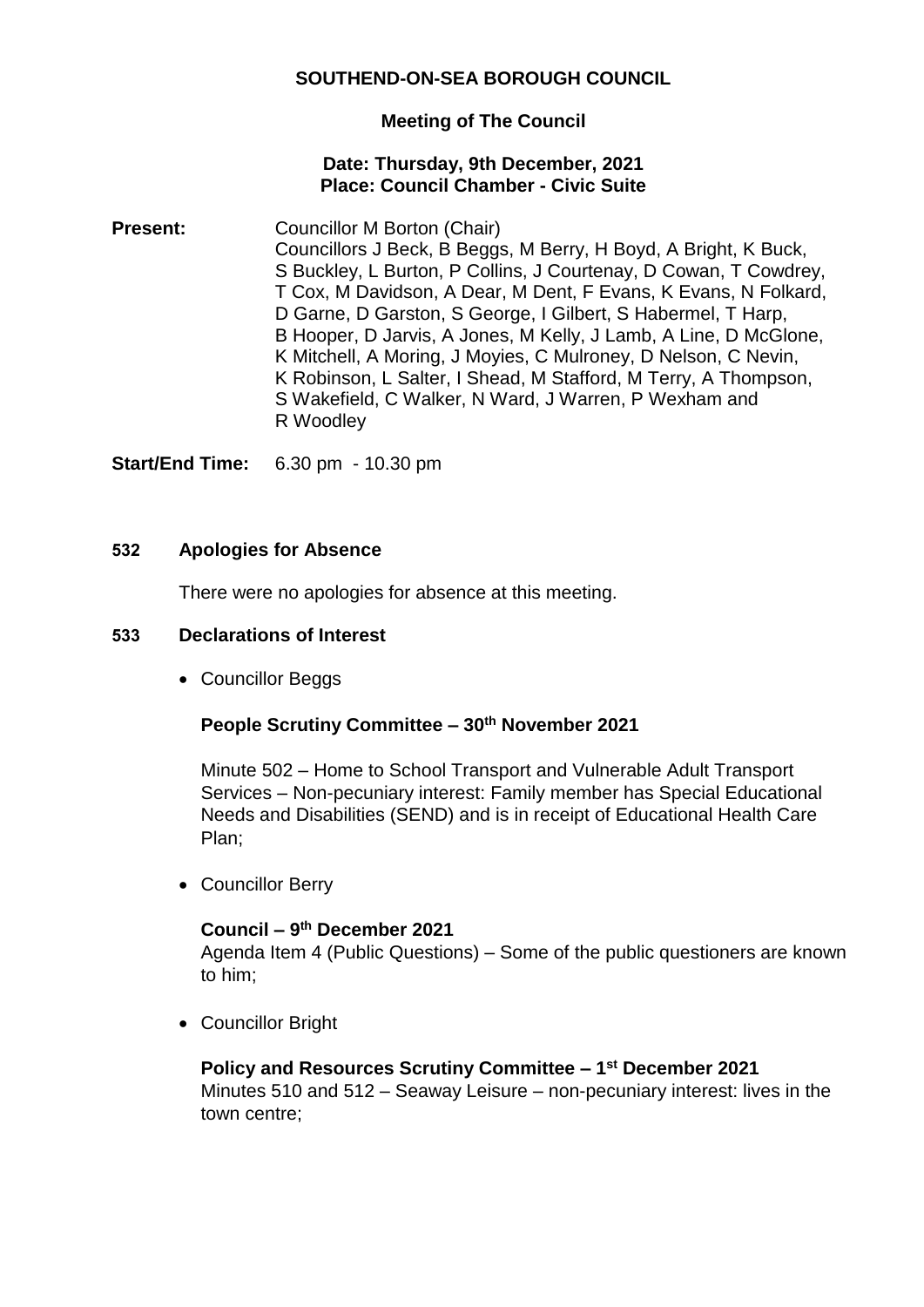Councillor Buck

# **Development Control Committee – 3 rd November 2021**

Application Ref. No. 21/01715/BC3 (Garages, Juniper Road, Leigh-on-Sea) – Non-pecuniary interest: His company is a benefactor to a Southend Homeless Charity;

Application Ref. No. 21/01621 (Part of former Goods Yard at Station Approach, Priory Works, Southend-on-Sea) – Non-pecuniary interest: Assisted residents with the application;

• Councillor Burton

# **People Scrutiny Committee – 30th November 2021**

Minute 502 (Home to School Transport and Vulnerable Adult Transport Services (SEND) – Non-pecuniary interest: Employed as a teacher at a school outside the Borough;

Councillor Cowan

# **Development Control Committee – 3 rd November 2021**

Application Ref. No. 21/01715/BC3 (Garages, Juniper Road, Leigh-on-Sea) – Non-pecuniary interest: Owns a property in the vicinity;

# **Council – 9 th December 2021**

Agenda Item 5 (public questions) – Some of the public questioners are known to him;

Councillor Dent

# **Development Control Committee – 3 rd November 2021**

Application Ref. No. 21/01525/BC3 (Nicholson House, 299 Southchurch Road, Southend-on-Sea) – Non-pecuniary interest: Has received email correspondence from the applicant's agent;

Application Ref. No. 21/01621/FUL (Part of Former Goods Yard at Station Approach, Priory Works, Southend-on-Sea) – Non-pecuniary interest: Has had correspondence with residents regarding the application;

# **Special Place Scrutiny Committee – 6 th December 2021**

Minute No. 525 (Porters Place LLP Final RMA Proposals) and 526 (Minutes of the meeting of the Shareholder Board) – Non-pecuniary interest: Member of the Development Control Committee;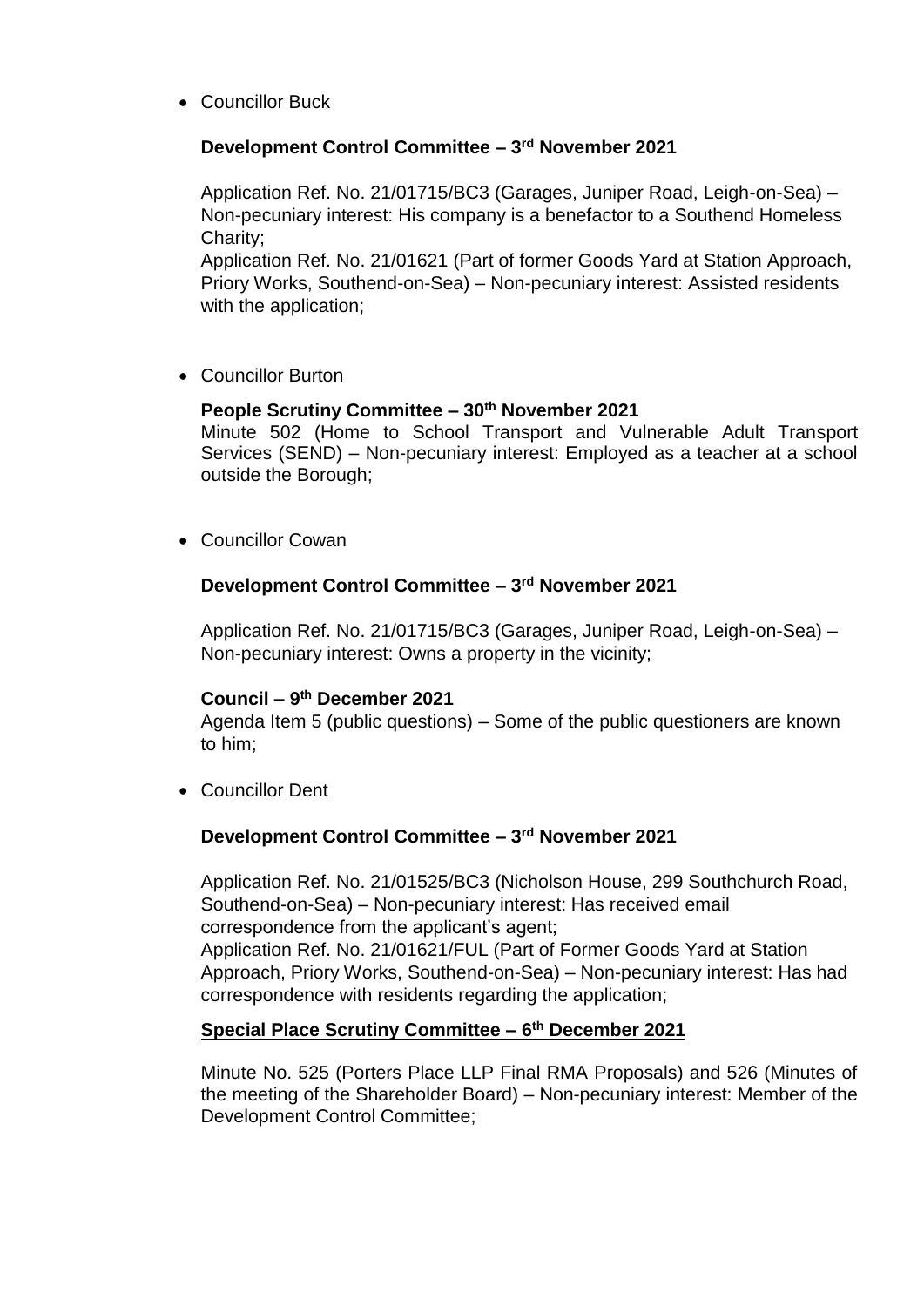Councillor F Evans

# **Development Control Committee – 3 rd November 2021**

Application Ref. No. 21/01662/FULH (10 Ashleigh Drive, Leigh-on-Sea) – Nonpecuniary interest: Acquainted with the owner of the property next to the application site;

Councillor D Garston

# **Development Control Committee – 25th October 2021**

Application Ref. No 17/00733/FULM – Non-pecuniary interest: Is a retailer and a Retail Impact Assessment is mentioned in the report;

# **Development Control Committee – 3 rd November 2021**

Application Ref. No. 21/01314/BC4 (Cliffs Pavilion, Station Road, Southend-on-Sea: Non-pecuniary interest: Member of the organisation which oversees Menora at the application site, which was mentioned during the debate;

Application Ref. No.21/01621/FUL (Part of Former Goods Yard at Station Approach, Priory Works, Southend-on-Sea) – Non-pecuniary interest: Assisted residents with the application;

Councillor Garne

# **Special Place Scrutiny Committee – 6 th December 2021**

Minute No. 525 (Porters Place LLP Final RMA Proposals) and 526 (Minutes of the meeting of the Shareholder Board) – Non-pecuniary interest: Member of the Development Control Committee;

Councillor Hooper

# **People Scrutiny Committee – 30th November 2021**

Minute 499 – Annual Safeguarding Report and Minute 502 (Home to School and Vulnerable Adult Transport Services (SEND) – Non-pecuniary interest: Director of a not-for-profit company that works with SEND children; acquainted with the Learning Disabilities Mortality Review Manager;

Councillor Jarvis

### **Special Place Scrutiny Committee – 6 th December 2021**

Minute No. 525 (Porters Place LLP Final RMA Proposals) and 526 (Minutes of the meeting of the Shareholder Board) – Non-pecuniary interest: Member of the Development Control Committee;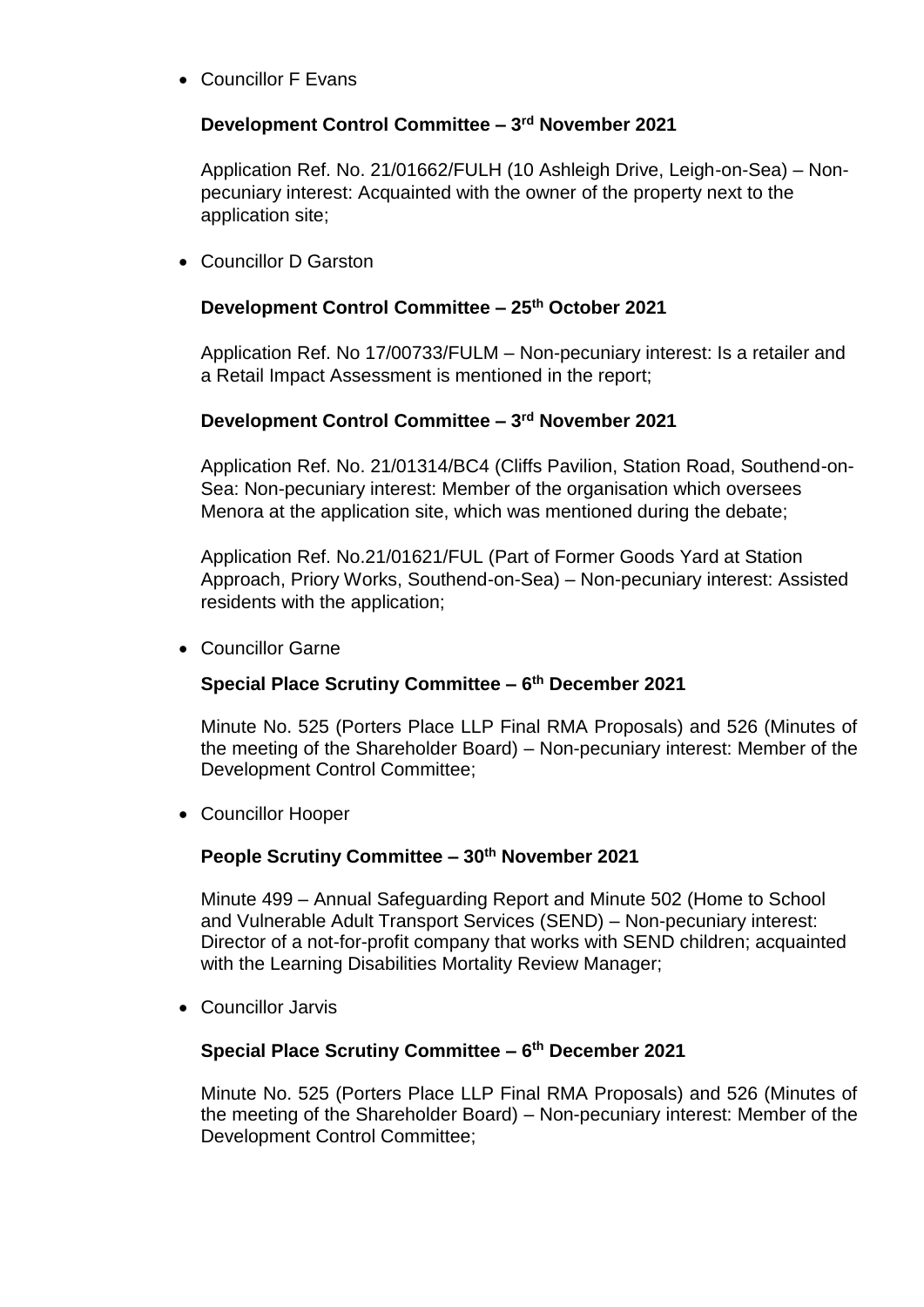Councillor Jones

# **Cabinet – 2 nd November 2021**

Minute 425 – Annual Safeguarding Report – Non-pecuniary interest: Reference to schools in the report – has a child still in education in the Borough; Minute 428 – Minutes of the Transport, Asset Management and Inward Investment Working Party held 23 September 2021 – Non-pecuniary interest: son is a transport assistant at the Council;

# **Development Control Committee – 3 rd November 2021**

Application Ref. No. 21/01314/BC4 (Cliffs Pavilion, Station Road, Southend-on-Sea and Application Ref. No. 21/01715/BC3 (Garages, Juniper Road, Leigh-on-Sea) – Disqualifying non-pecuniary interest: Cabinet Member (withdrew);

# **Special Cabinet – 6 th December 2021**

Minutes 519 (Porters Place LLP Final RMA Proposals) and 520 (Minutes of the meeting of the Shareholder Board) – Non-pecuniary interest: member of Development Control Committee;

# **Special Place Scrutiny Committee – 6 th December 2021**

Minute No. 525 (Porters Place LLP Final RMA Proposals) and 526 (Minutes of the meeting of the Shareholder Board) – Non-pecuniary interest: Member of the Development Control Committee;

Councillor Mitchell

# **Development Control Committee – 25th October 2021**

Application Ref. No. 19/01985/FULM – Non-pecuniary interest: Lives in the vicinity of Roots Hall Stadium;

# **Special Place Scrutiny Committee – 6 th December 2021**

Minute No. 525 (Porters Place LLP Final RMA Proposals) and 526 (Minutes of the meeting of the Shareholder Board) – Non-pecuniary interest: Member of the Development Control Committee;

Councillor Mulroney

# **Cabinet – 2 nd November 2021**

Minute 419 – Conservation Area Appraisals – Non-pecuniary interest: Chair of Trustees of Leigh Heritage Centre in Leigh Old Town; **Development Control Committee – 3 rd November 2021**

Application Ref. No. 21/01314/BC4 (Cliffs Pavilion, Station Road, Southend-on-Sea and Application Ref. No. 21/01715/BC3 (Garages, Juniper Road, Leigh-on-Sea) – Disqualifying non-pecuniary interest: Cabinet Member (withdrew);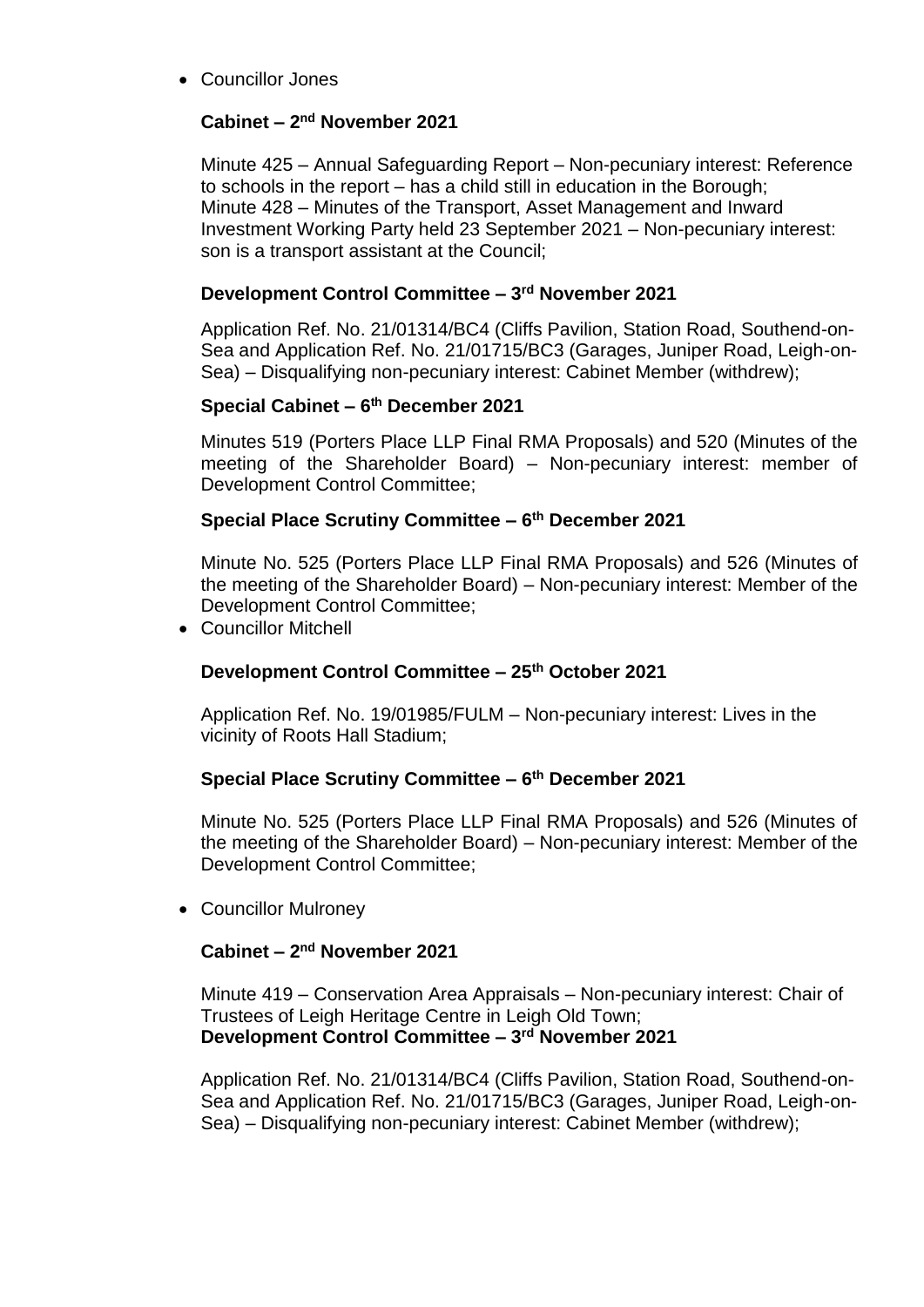# **Special Cabinet – 6 th December 2021**

Minutes 519 (Porters Place LLP Final RMA Proposals) and 520 (Minutes of the meeting of the Shareholder Board) – Non-pecuniary interest: member of Development Control Committee;

Councillor Nelson

### **Policy and Resources Scrutiny Committee – 1 st December 2021**

Minute 510 – Seaway Leisure – Non-pecuniary interest: Member of a team that competes in a visually impaired tenpin bowling league;

Councillor Nevin

### **People Scrutiny Committee – 30th November 2021**

Minute 499 (Annual Safeguarding Report) and Minute 501 (Annual Report – Comments, Complaints and Compliments 2020/21) – Non-pecuniary interest: Employed at external National Health Service Trust and family members employed at Mid and South Essex Trust hospitals;

Councillor Salter

### **People Scrutiny Committee – 30th November 2021**

Minute 500 – Community Inpatient Beds in Mid and South Essex) – Nonpecuniary interest: Husband is a consultant surgeon at Southend Hospital;

Councillor Wakefield

### **Special Place Scrutiny Committee – 6 th December 2021**

Minute No. 525 (Porters Place LLP Final RMA Proposals) and 526 (Minutes of the meeting of the Shareholder Board) – Non-pecuniary interest: Member of the Development Control Committee;

Councillor Ward

### **Development Control Committee – 25th October 2021**

Application Ref. Nos. 17/00733/FULM and 19/01985/FULM – Non-pecuniary interest: Family members are share-holders- of SUFC;

### **Development Control Committee – 3 rd November 2021**

Application Ref. No. 21/01644/AMDT (The Bellhouse Public House, 321 Rayleigh Road, Eastwood) – Non-pecuniary interest: Applicant is known to him;

Councillor Wexham

### **Development Control Committee – 25th October 2021**

Application Ref. No. 17/00733/FULM – Non-pecuniary interest: Son is a firefighter and Southend Fire Station is mentioned in the report;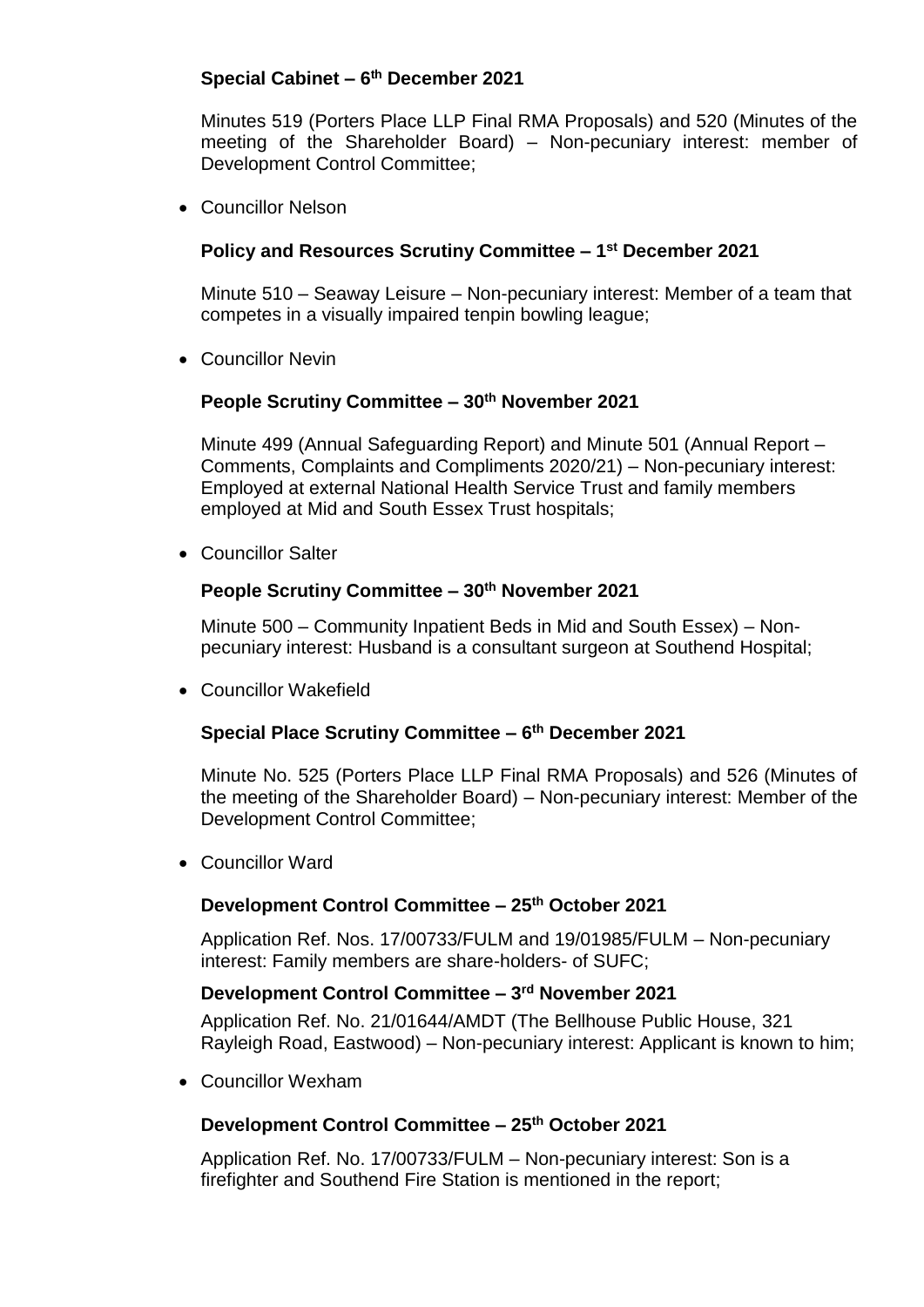# **Policy and Resources Scrutiny Committee – 1 st December 2021**

Minute 513 – SO46 Report – Non-pecuniary interest: Trustee of Beecroft Art Trust;

All Councillors:

#### **General Purposes Committee – 7 th December 2021**

Minute 530 (Honorary Alderman Nominations) and Minute 531 (Freedom of the Borough Nominations) – Non-pecuniary interest: The nominees for the awards are known to them;

Officer Interests

### **Special Cabinet – 6 th December 2021**

Mr A Lewis and Mr A Richards - Minutes 519 (Porters Place LLP Final RMA Proposals) and 520 (Minutes of the meeting of the Shareholder Board) – Nonpecuniary interest: Council appointed representatives on the Porters Place LLP Board.

#### **534 Communications**

#### Presentation of the Yule Log

Councillor Keith Evans presented to the Council a Yule Log.

#### **535 Questions from Members of the Public**

The relevant Cabinet Members responded to written questions received from the public.

#### **536 Questions from Members of the Council**

The relevant Cabinet Members responded to written and supplementary questions received from Councillors.

#### **537 Minutes of the meeting held Thursday, 21 October 2021**

Resolved:

That the minutes of the meeting held on Thursday, 21<sup>st</sup> October 2021, be confirmed as a correct record and signed.

### **538 Minutes of the Meeting of the Council held Thursday, 25 November 2021**

Resolved:-

That the Minutes of the meeting held on Thursday, 25<sup>th</sup> November 2021. be confirmed as a correct record and signed.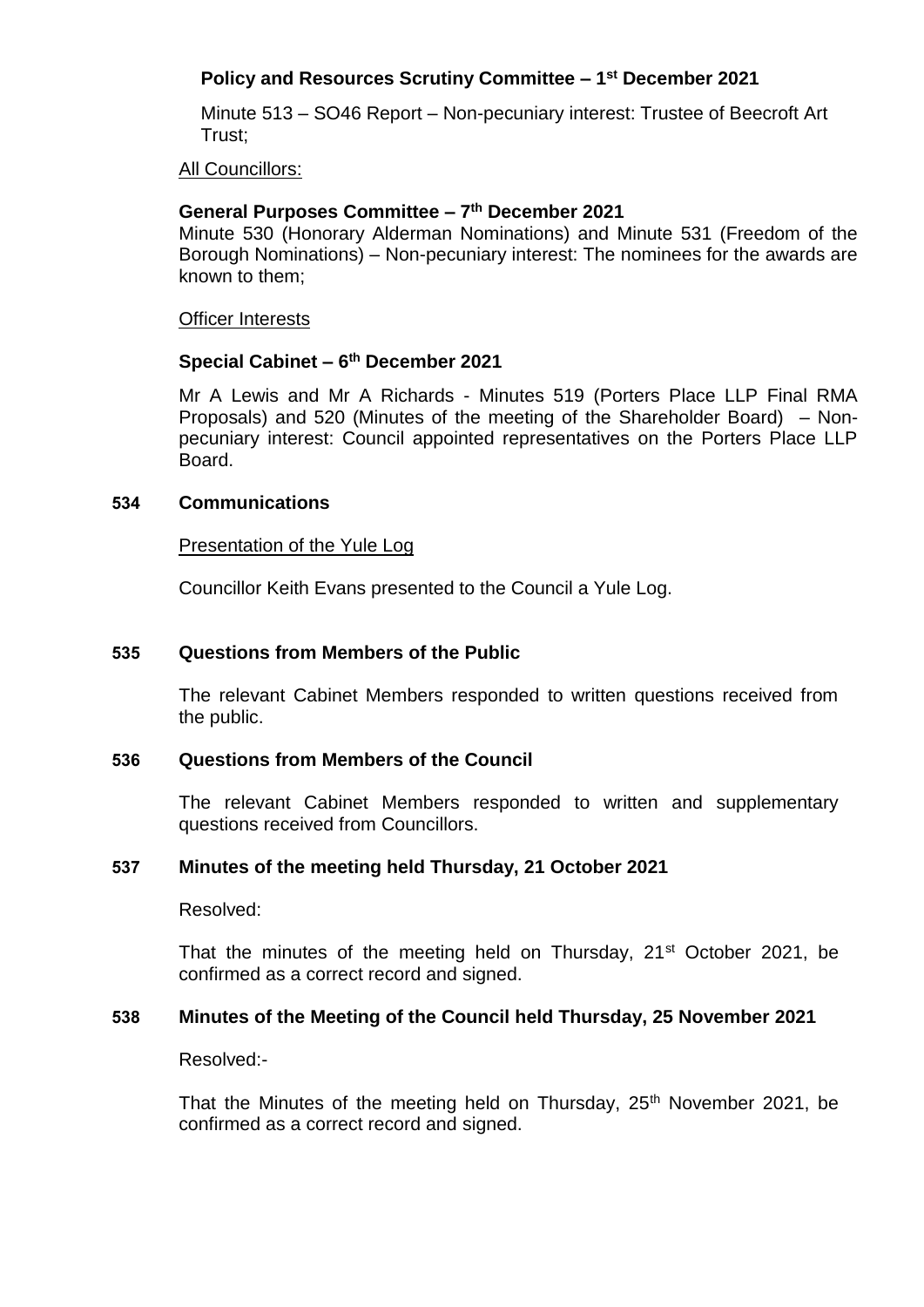#### **539 Minutes of the meeting of Development Control Committee held Monday, 25 October 2021**

Resolved:

That the minutes of this meeting, be noted.

#### **540 Minutes of the meeting of Licensing Sub-Committee B held Tuesday, 26 October 2021**

Resolved:

That the minutes of this meeting, be noted.

### **541 Minutes of the meeting of Cabinet held Tuesday, 2 November 2021**

Resolved:

That the minutes of this meeting, be noted and the recommendations contained in Minute 416 (Resourcing Better Outcomes), Minute 417 (Seaway Leisure), Minute 421 (Gambling Act Licensing Policy) and Minute 422 (Southend Theatres Contract Review), be approved.

#### **542 Minutes of the meeting of Development Control held Wednesday, 3 November 2021**

Resolved:

That the minutes of this meeting, be noted.

### **543 Minutes of the meeting of Appeals Committee A held Wednesday, 17 November 2021**

Resolved:

That the minutes of this meeting, be noted.

#### **544 Minutes of the meeting of Place Scrutiny Committee held Monday, 29 November 2021**

During consideration of Minutes 510 and 512 (Seaway Leisure) a motion to refer the matter back to Cabinet was proposed and seconded.

Upon being put to the vote, the motion to refer the matter back to Cabinet was not carried.

Resolved:

That the minutes of this meeting, be noted.

### **545 Minutes of the meeting of People Scrutiny Committee held Tuesday, 30 November 2021**

Resolved:

That the minutes of this meeting, be noted.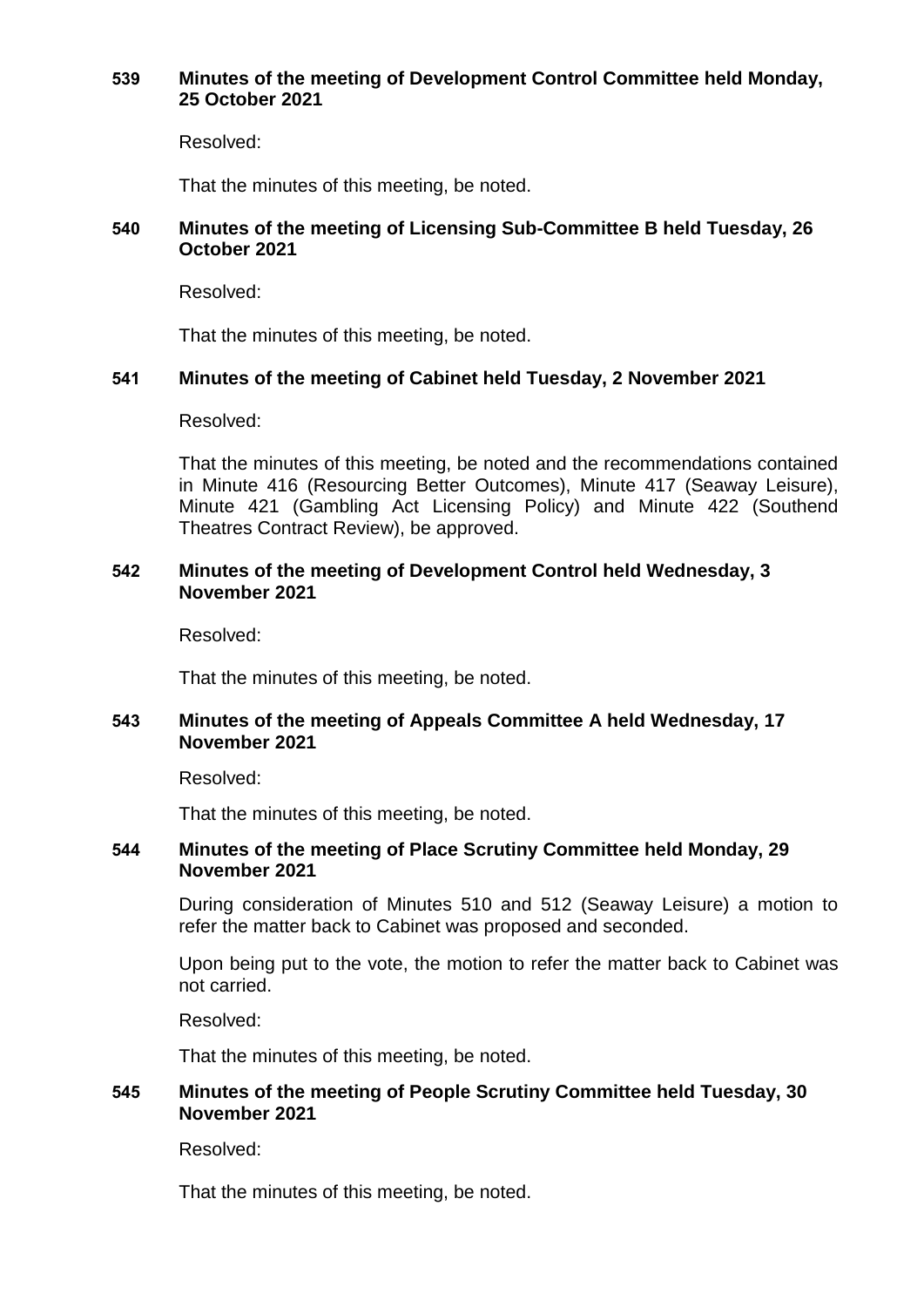### **546 Minutes of the meeting of Policy and Resources Scrutiny Committee held Wednesday, 1 December 2021**

Resolved:

That the minutes of this meeting, be noted.

### **547 Minutes of the meeting of Special Cabinet held Monday, 6 December 2021**

Resolved:

That the minutes of this meeting, be noted.

### **548 Minutes of the meeting of Special Place Scrutiny Committee held Monday, 6 December 2021**

Resolved:

That the minutes of this meeting, be noted.

### **549 Minutes of the meeting of General Purposes Committee held Tuesday, 7 December 2021**

Resolved:

That the minutes of this meeting, be noted and the recommendations contained in Minute 530 (Honorary Alderman Nominations) and Minute 531 (Freedom of the Borough Nominations), be approved.

### **550 Local Council Tax Support Scheme 2022/23**

The Council considered a report of the Executive Director (Finance and Resources) presenting the Local Council Tax Support Scheme for 2022/23.

Resolved

That the current Local Council Tax Support Scheme, be re-adopted for 2022/23.

### **551 Appointments to Committees, Outside Bodies, etc**

#### Resolved:

That the following officers of the Council be appointed as Directors to the outside bodies listed below:

Southend Business Services Ltd and Southend Trading Corporation

Alan Richards – Interim Executive Director (Growth and Housing)

(The appointment is for the sole purpose of closing these dormant companies which have not traded for several vears and are no longer required.)